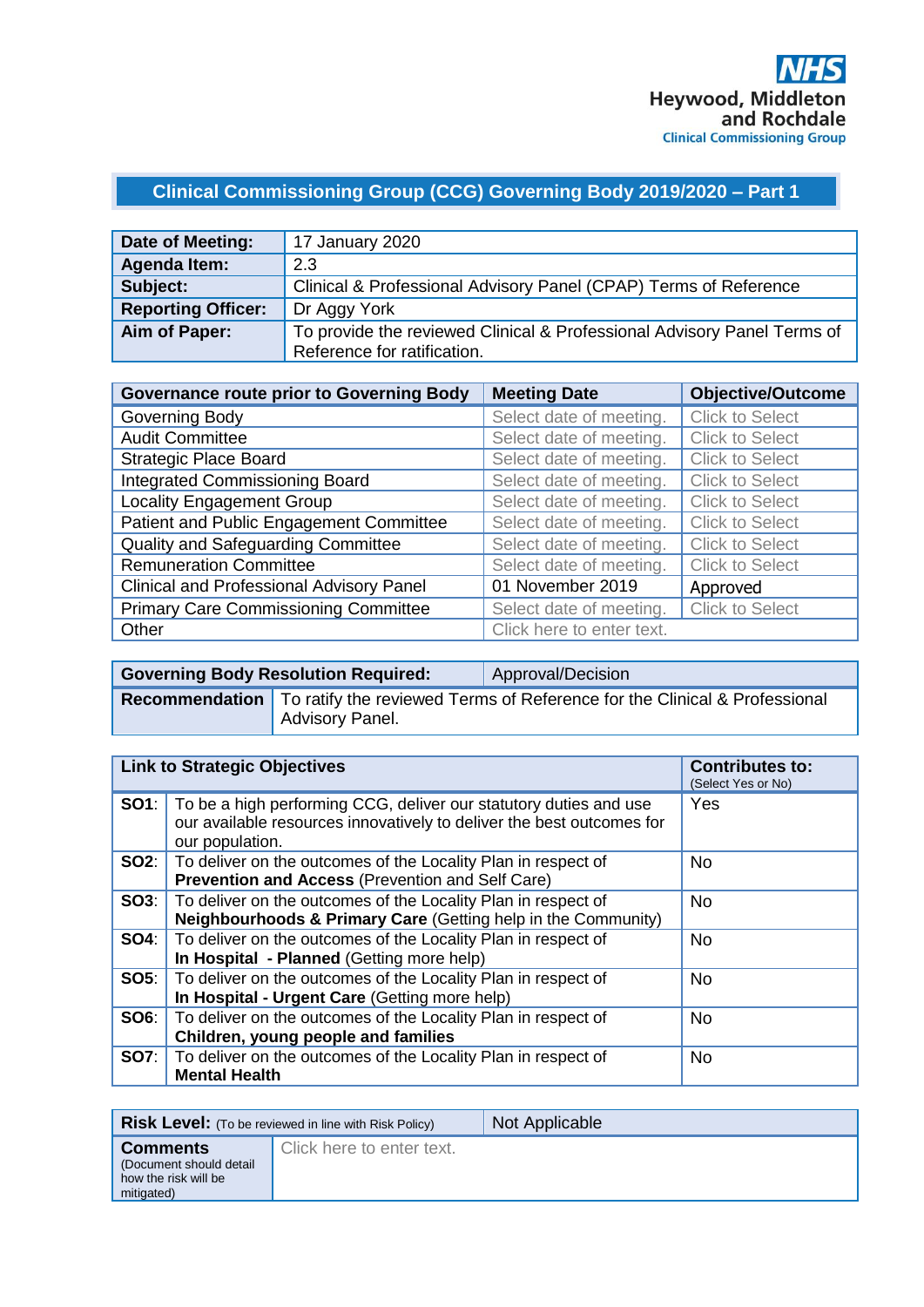| <b>Content Approval/Sign Off:</b>                                 |                                                                  |
|-------------------------------------------------------------------|------------------------------------------------------------------|
| The contents of this paper have been<br>reviewed and approved by: | Director of Operations / Executive Nurse,<br><b>Karen Hurley</b> |
| <b>Clinical Content signed off by:</b>                            | Not applicable                                                   |
| Financial content signed off by:                                  | Not Applicable                                                   |

|                                                       | <b>Completed:</b> |
|-------------------------------------------------------|-------------------|
| Clinical Engagement taken place                       | Not Applicable    |
| Patient and Public Involvement                        | Not Applicable    |
| <b>Patient Data Impact Assessment</b>                 | Not Applicable    |
| Equality Analysis / Human Rights Assessment completed | Not Applicable    |

### **Executive Summary**

The aim of the paper is to provide Governing Body with the reviewed Terms of Reference (ToR) for the Clinical and Professional Advisory Panel.

# **Recommendation:**

To ratify the Terms of Reference for the Clinical and Professional Advisory Panel.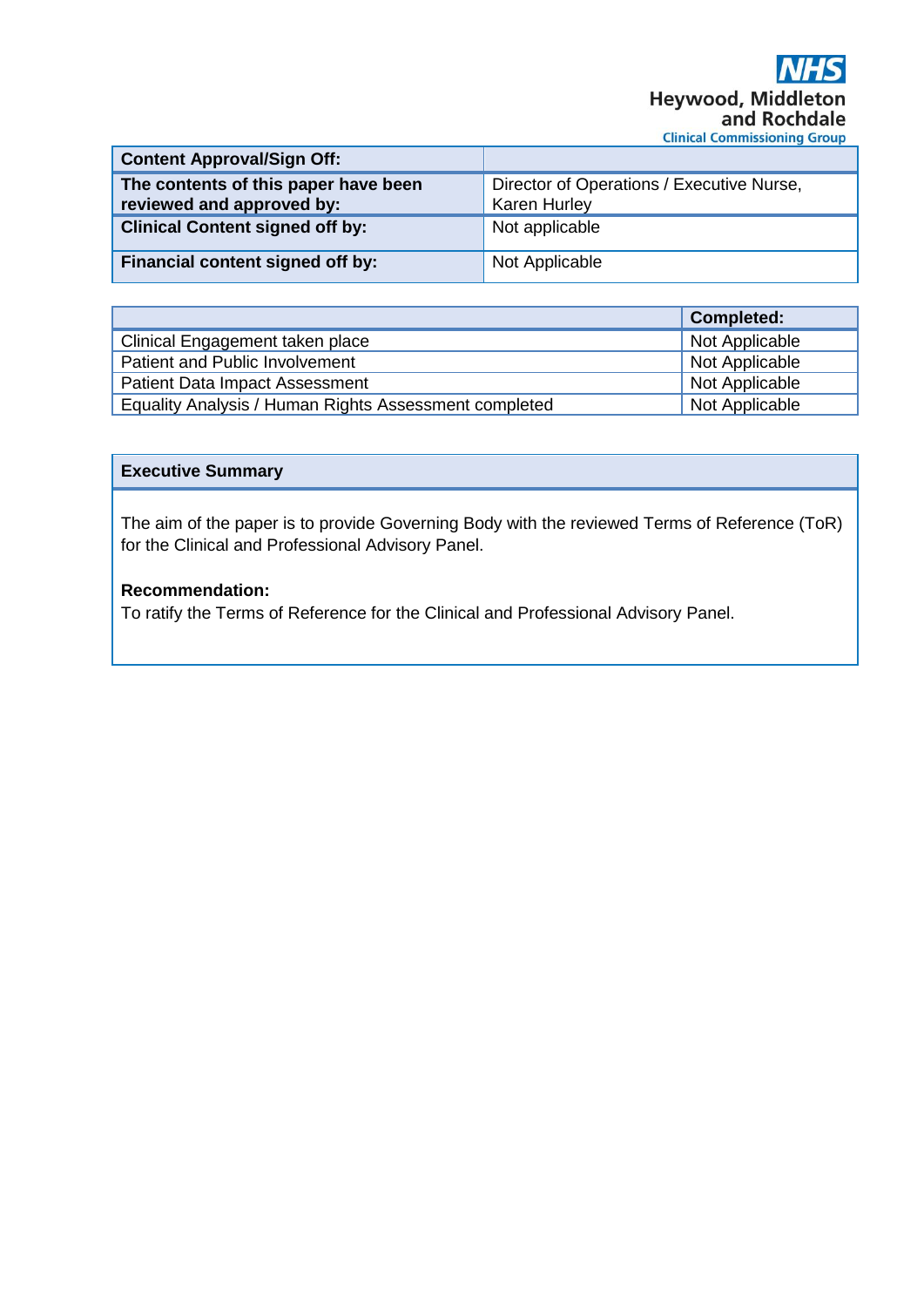# HEALTHIER PEOPLE,<br>BETTER FUTURE



# **CLINICAL and PROFESSIONAL ADVISORY PANEL (CPAP)**

**Terms of Reference**

**November 2019**

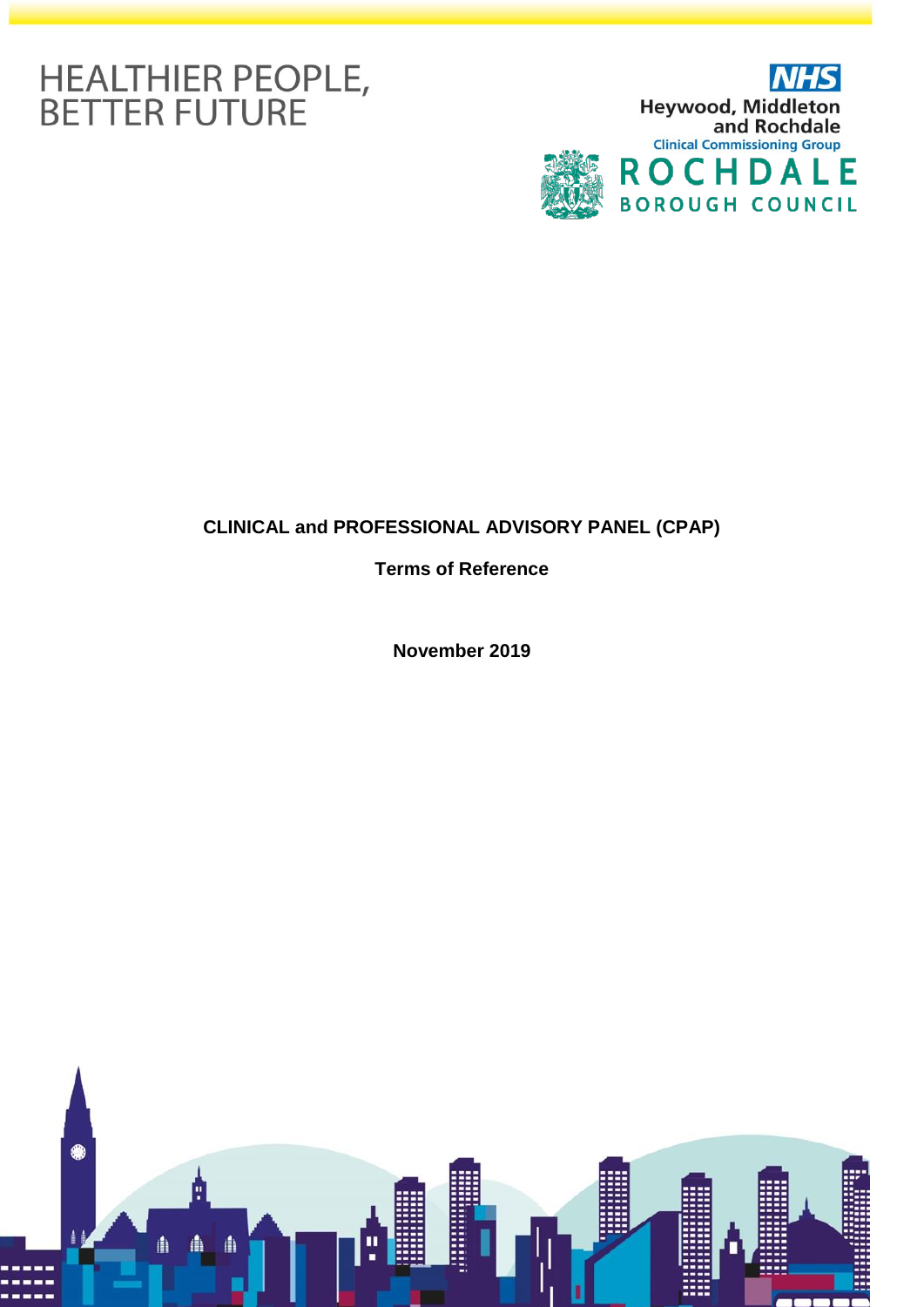# **VERSION CONTROL**

| <b>Version</b>   | <b>Issued to:</b> | <b>Date</b>      | <b>Comments</b>                                                                                                                                                                                                                                                                                                                                                                                                                                                                                                                                                                                                                                    |
|------------------|-------------------|------------------|----------------------------------------------------------------------------------------------------------------------------------------------------------------------------------------------------------------------------------------------------------------------------------------------------------------------------------------------------------------------------------------------------------------------------------------------------------------------------------------------------------------------------------------------------------------------------------------------------------------------------------------------------|
| V <sub>0.1</sub> |                   | <b>June 2017</b> |                                                                                                                                                                                                                                                                                                                                                                                                                                                                                                                                                                                                                                                    |
| V <sub>0.2</sub> | <b>STC</b>        | Sept 2017        | <b>Revisions:</b><br>change from health and social<br>$\bullet$<br>care to health and care to ensure<br>inclusion of public health<br>inclusion of public health/needs<br>$\bullet$<br>assessment throughout<br>include wider business plans not<br>just the locality plan as areas of<br>focus<br>all members have voting rights<br>$\bullet$<br>quoracy updated to 50% of<br>$\bullet$<br>members including<br>clinical/professional and non-<br>clinical/non-professional<br>members<br>Chair of CPAP to be member of<br>$\bullet$<br>ICB included in section 8<br>Corporate sustainability updated<br>$\bullet$<br>to reflect business of CPAP |
| V <sub>0.3</sub> | <b>STC</b>        | Dec 2017         | Approved                                                                                                                                                                                                                                                                                                                                                                                                                                                                                                                                                                                                                                           |
| V <sub>0.4</sub> | CGC               | Dec 2017         | Approved                                                                                                                                                                                                                                                                                                                                                                                                                                                                                                                                                                                                                                           |
| V <sub>0.5</sub> | <b>CPAP</b>       | <b>June 2018</b> | Amendments made to content and<br>added to new template                                                                                                                                                                                                                                                                                                                                                                                                                                                                                                                                                                                            |
| V <sub>0.6</sub> | <b>CPAP</b>       | <b>June 2018</b> | Revision:<br><b>Add Medicines Optimisation</b><br>$\bullet$<br>to membership.<br>Approved                                                                                                                                                                                                                                                                                                                                                                                                                                                                                                                                                          |
| V <sub>0.7</sub> | <b>CPAP</b>       | Oct 2018         | Incorporates comments and<br>decisions from CPAP workshop Sept<br>18                                                                                                                                                                                                                                                                                                                                                                                                                                                                                                                                                                               |
| V <sub>0.8</sub> | <b>CPAP</b>       | Oct 2018         | Content amended following further<br>review.                                                                                                                                                                                                                                                                                                                                                                                                                                                                                                                                                                                                       |
| V <sub>0.9</sub> | <b>CPAP</b>       | Nov 2018         | Amended quoracy paragraph<br>following feedback.                                                                                                                                                                                                                                                                                                                                                                                                                                                                                                                                                                                                   |
| V1.0             | Governing Body    | Nov 2018         | Ratified                                                                                                                                                                                                                                                                                                                                                                                                                                                                                                                                                                                                                                           |
| V1.1             | <b>CPAP</b>       | Nov 2019         | Annual review                                                                                                                                                                                                                                                                                                                                                                                                                                                                                                                                                                                                                                      |

| Committee: CPAP | Approval date: | Version number: 1.1 |
|-----------------|----------------|---------------------|
| Status:         | Ratified by:   | Page 2              |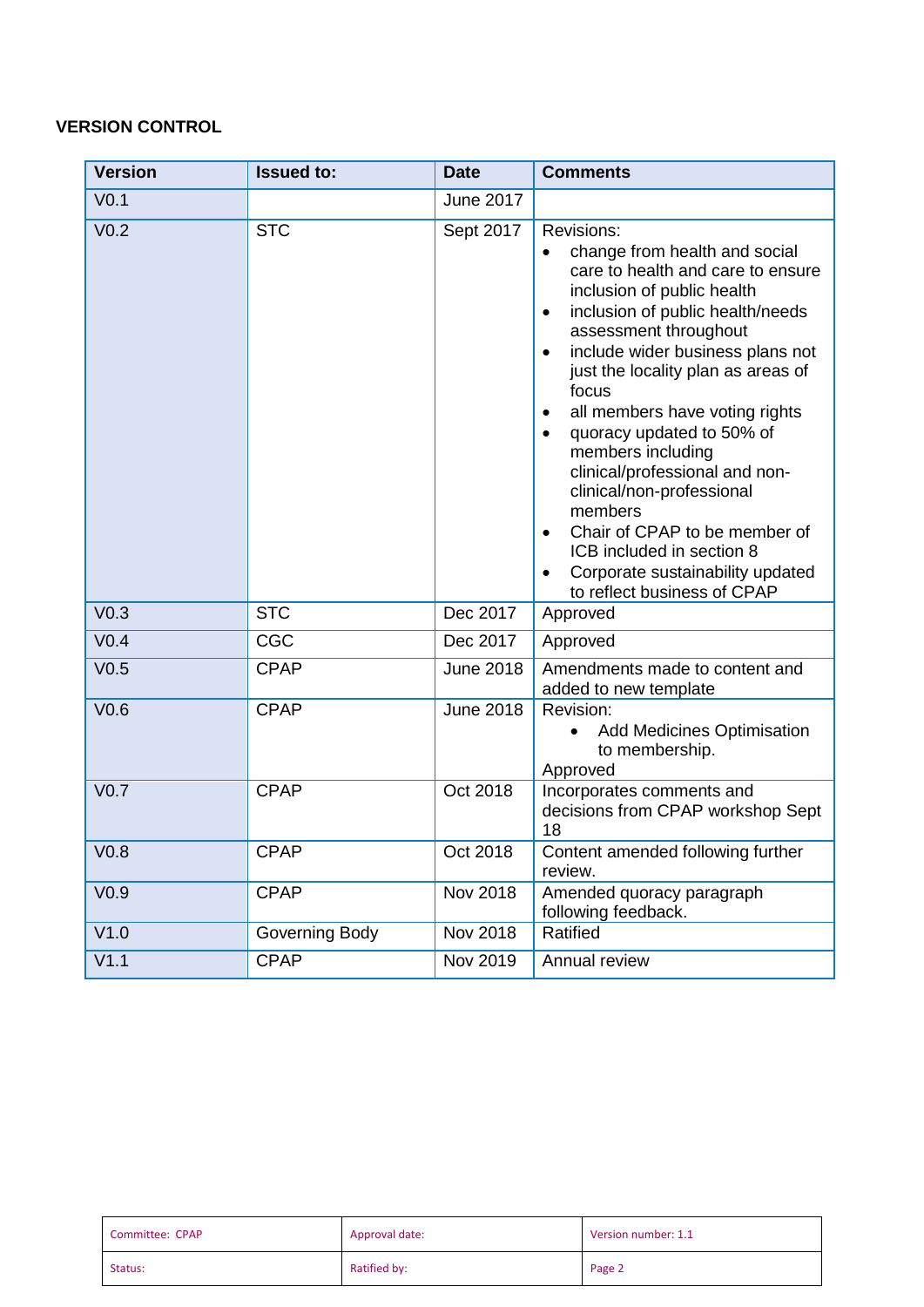#### **1. Introduction**

- **1.1** CPAP is established to support the Integrated Commissioning Directorate governance structure, which has been established to deliver the requirements of the Locality Plan and a clinically and financially sustainable health and social care economy across Rochdale Borough.
- **1.2** These terms of reference (ToR) set out the membership, remit responsibilities and reporting arrangements of the CPAP.
- **1.3** CPAP will operate as an advisory group to the Integrated Commissioning Board.
- **1.4** CPAP will be a system wide meeting bringing together a range of borough wide services to enable clear oversight of the delivery of commissioning and consequential provider intent.

#### **2. Purpose of the Committee**

- **2.1** The purpose of the CPAP is to oversee all of the integrated commissioning business linked to the delivery of the Locality Plan and wider business plans of HMR CCG and RBC and ensure clinical and professional advice is provided across the health, public health and social care agenda.
- **2.2** The CPAP's key functions are:
	- Advisory: a forum that the partnership groups/boards, LEGs, finance, quality/safety, commissioning, ICB etc. can refer issues to for advice/opinion/steer from across the system.
	- Pathway and system design/redesign: lead and inform development of effective, safe and integrated pathways of care/support to inform commissioning intentions/arrangements for service delivery.
	- Ideas generation and innovation.
- **2.3** Members of the CPAP will conduct its business in accordance with national guidance and the Nolan principles of public life.
- **2.4** CPAP is an advisory but not decision making group.

#### **3. Objectives of the Committee**

- **3.1** The objectives of the CPAP are to:
	- Provide a forum to exchange views, knowledge and information on matters of mutual professional interest
	- Make recommendations/advice to the Integrated Commissioning Board and to the Partnership Boards in response to specific requests that have been made or to inform commissioning intentions and decisions
	- Make recommendations of clinical pathways/innovations that should be progressed to the business case stage.
	- Provide advice and clinical input to the development/delivery of the savings programme.

| Committee: CPAP | Approval date: | Version number: 1.1 |
|-----------------|----------------|---------------------|
| Status:         | Ratified by:   | Page 3              |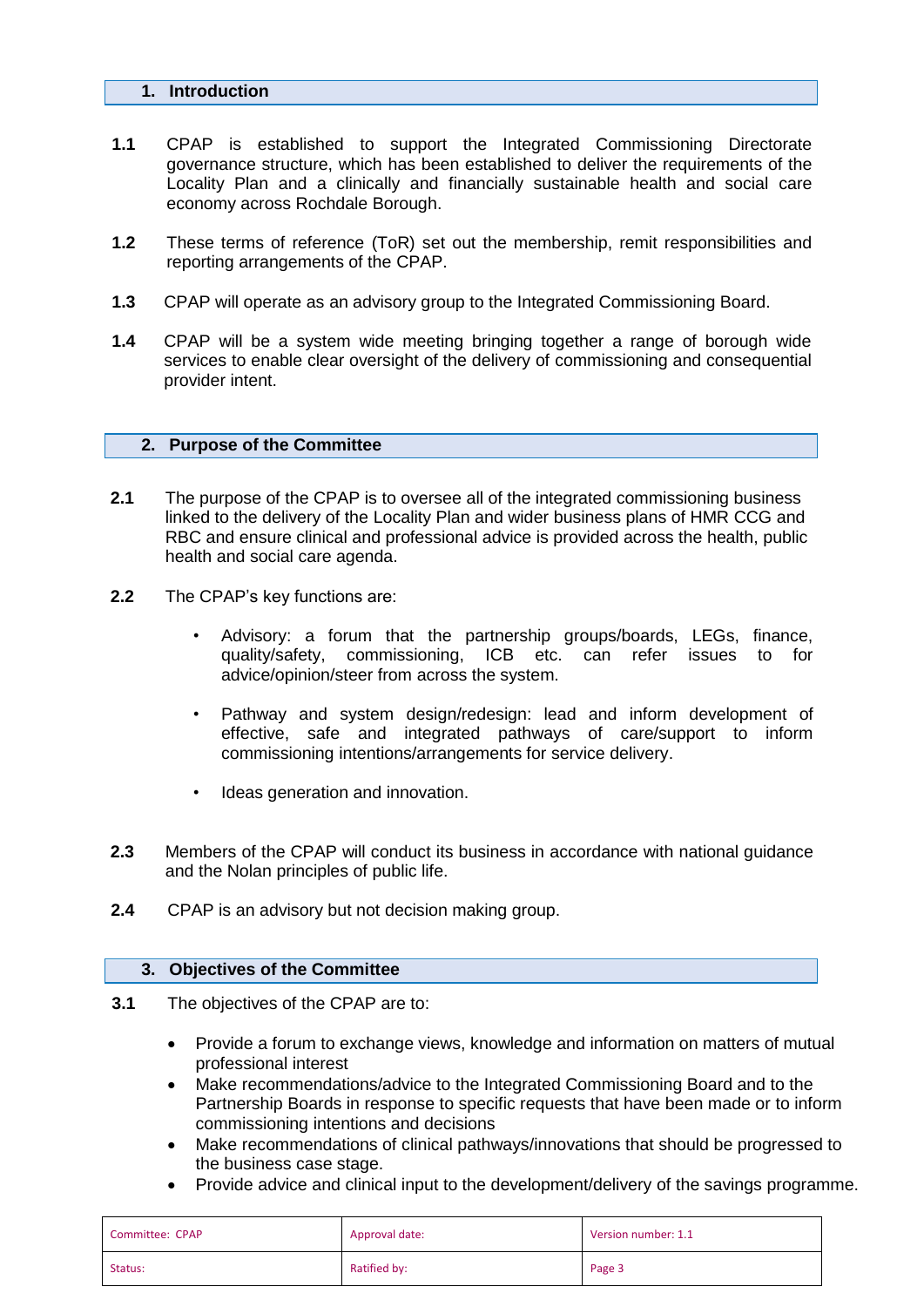#### **4. Membership**

**4.1** Membership shall be inclusive across the system and relevant to the issues being discussed at each meeting.

There will be core membership to ensure continuity and smooth operation of the panel.

In addition there will be flexible membership to allow for most relevant clinicians/practitioners to attend dependent on item being discussed drawn from across the system (so the expertise in the room supports the agenda/discussion).

Members are not there to represent their organisation or their organisations interests (leaving 'lanyards at the door') but to provide expert opinion.

Core group membership will consist of:

- CCG Rochdale Locality Lead (Chair)
- RBC/CCG Assistant Director of Commissioning
- CCG Clinical Board Member(s)
- Clinical Leads (for designated portfolios)
- GPs
- RBC Assistant Director of Commissioning (Prevention & Adult Social Care)
- RBC Director of Operations, Adult Social Care
- CCG Finance Representative
- Lay Member
- CCG Executive Nurse
- CCG Head of Primary Care
- Medicines Optimisation
- Public Health
- HealthWatch Rochdale
- Northern Care Alliance Acute
- Northern Care Alliance Community
- Pennine Care Foundation Trust
- Private Provider Sector
- Voluntary and Community Sector
- CCG/RBC Commissioning Managers
- Primary Care Network Clinical Directors

Fluid membership will include the Local Optometry Committee and Local Dental Committee.

#### **5. Quoracy**

**6. Format of Meetings** 

- **5.1** The Chair will be clinical; the vice-chair will be a social care professional.
- **5.2** As this is an advisory panel, there is no specific requirement to be quorate; however, for a meaningful discussion to take place it is recommended that there is representation from the various organisations.

| <b>0. FUITILAL OF IVICELITIUS</b> |                |                     |
|-----------------------------------|----------------|---------------------|
| Committee: CPAP                   | Approval date: | Version number: 1.1 |
| Status:                           | Ratified by:   | Page 4              |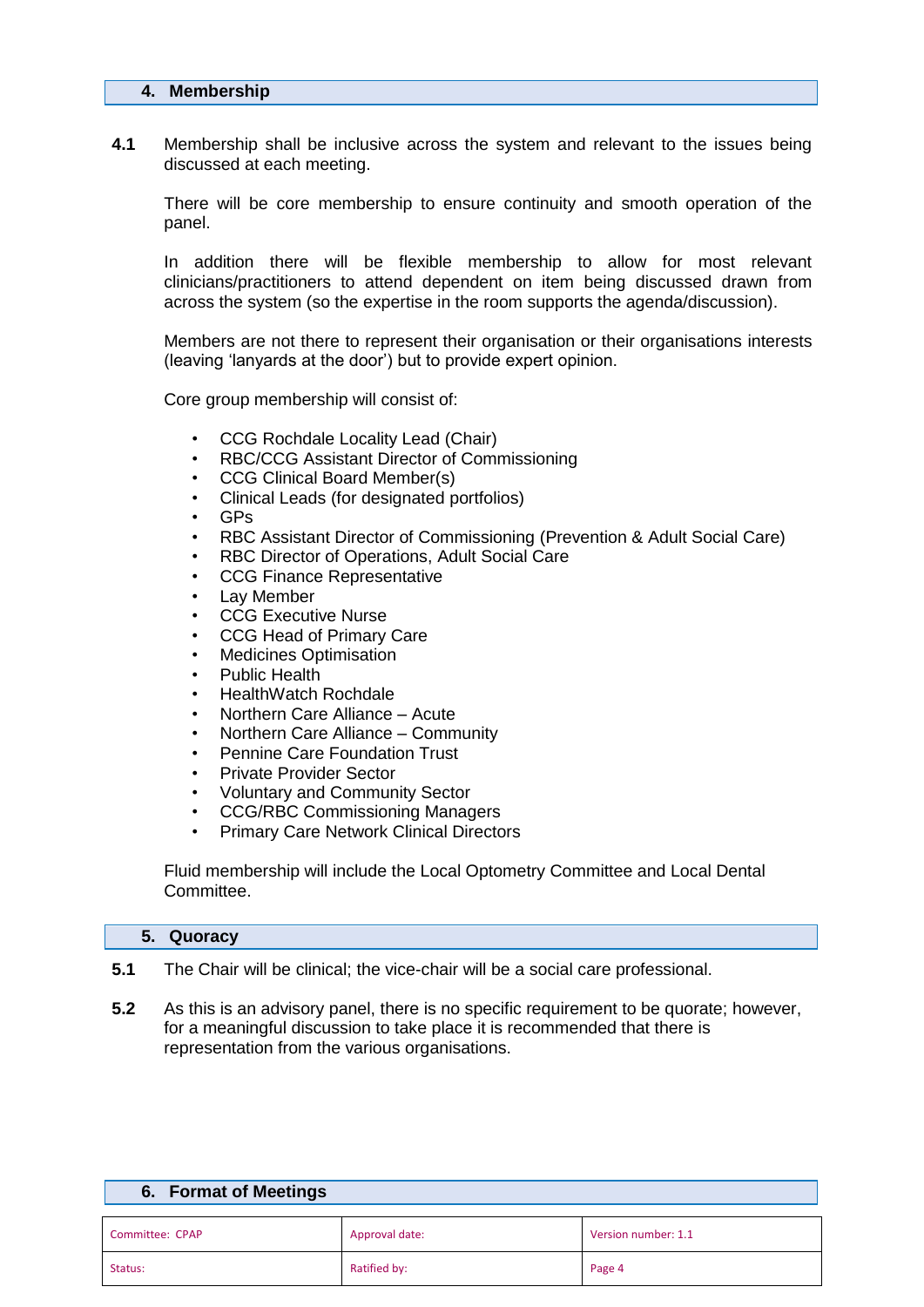- 6.1 The frequency of meetings will be monthly. Meetings will be held on the 1<sup>st</sup> Friday of every month. Extraordinary meetings may be called by the Chair, if required.
- **6.2** Meetings will be held in a workshop format to promote full and active participation
- **6.3** A summary of discussions will incorporate actions and will be made available to CPAP members.
- **6.3** All meetings will be scheduled in advance for the full year

# **7. Conflicts of Interest**

- **7.1** An up to date register of members' interest will be maintained and retained.
- **7.2** Members of the CPAP shall comply with the requirements of the Codes and Protocols of their respective organisations.

## **8. Accountability**

- **8.1** The CPAP will report in respect of the advice/recommendations to the Integrated Commissioning Board (ICB) and Governing Body and can accept agenda items from the ICB, Locality Engagement Groups, partnership boards and Local Care Organisation.
- **8.2** The CPAP will establish appropriate links with other relevant groups and committees within the new integrated governance, NE Sector and Greater Manchester Health and Social Care Partnership (GMHSCP) sub committees.
- **8.3** The panel will complete an annual self-assessment of effectiveness, which will inform the CCG's Annual Governance Statement.

# **9. Corporate Sustainability**

- **9.1** As a healthcare commissioner, the CCG is committed to planning and buying health care on a sustainable basis, this committee will support the commitments of the HMR CCG Sustainable Development Management Strategy and Delivery Plan, wherever possible in;
	- 1. Commissioning for Sustainability and Adaptation
	- 2. Being a Sustainable Organisation
	- 3. Promoting sustainability with member practices
	- 4. Delivering our commitments and Assessing our Performance
- **9.2** Commissioning for sustainable development in the health and care system means;
	- Planning services which are efficient, effective and safe
	- Buying services which provide highest quality at best value, are safe and which have least impact on the environment
	- Avoiding duplication, inefficiency and waste
	- Focus on preventative, proactive care
	- Patients public engagement and involvement in planning and design of services
	- Building resilience, and protecting and developing community assets and strengths
	- Making the best use of all of the resources we have
	- Minimising carbon emissions

| Committee: CPAP | Approval date: | Version number: 1.1 |
|-----------------|----------------|---------------------|
| Status:         | Ratified by:   | Page 5              |